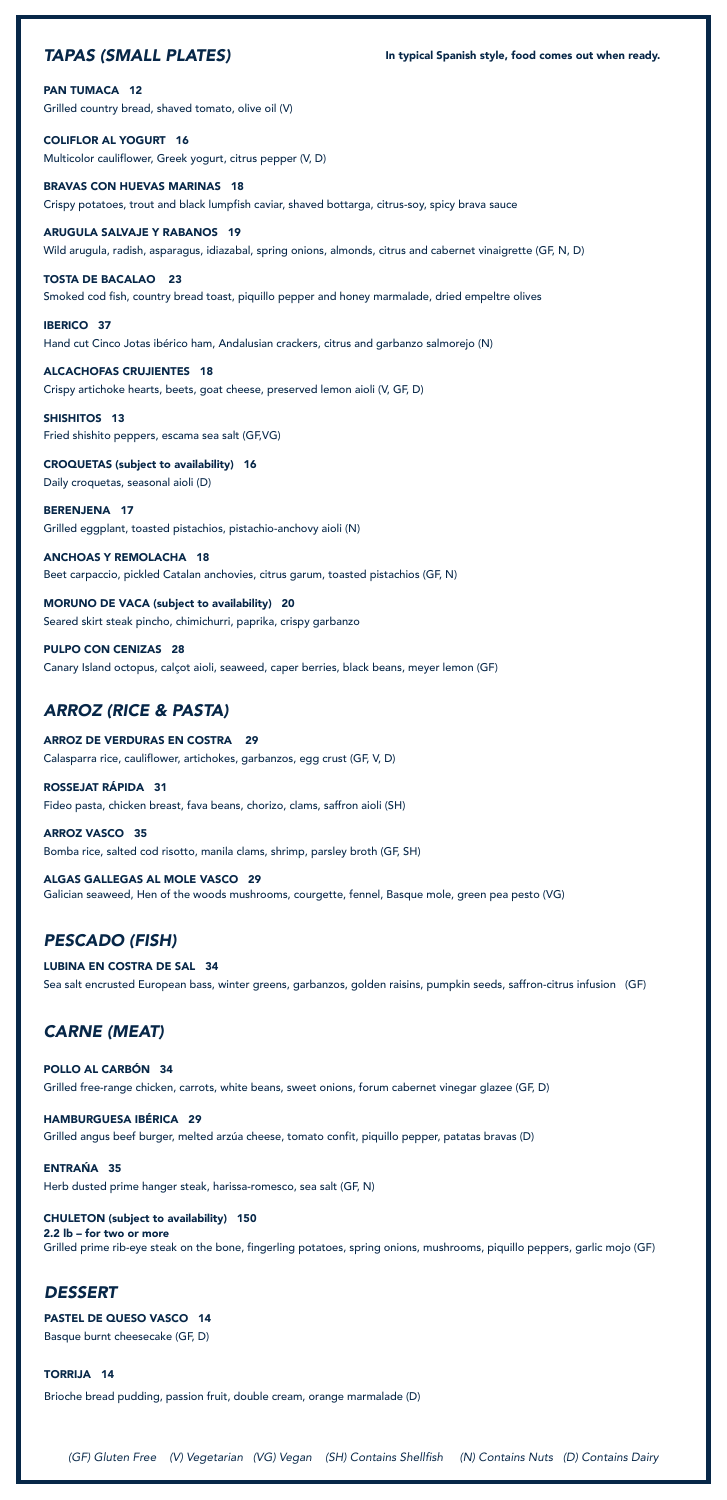## COCTEL (COCKTAILS)

KALIMOTXO O.F. 18 Whiskey, kalimotxo syrup, angostura bitters

IMITATION OF LIFE 18 Rum, guava, aloe vera liqueur, lime, aquafaba, cinnamon

GIBRALTAR NEGRONI 18 Sombra mezcal, Italian red bitter, Lustau rose vermouth, Moroccan mint

COMANDANTE ON VACATION 18 Tequila, ginger, passionfruit, lime, hibiscus

BALEARIC SUNSET 18 Tequila, triple sec, blood orange, thai red chili, lime

BESO DE SOL 18 Vodka, vanilla liqueur, ruby red grapefruit, aquafaba, rock sugar

### CERVEZA (BEER)

MAHOU 6 Light-bodied lager

RESERVA ESPECIALE 1906 7 Medium-bodied lager

## SANGRIA

TINTO (RED) 500ML 42 / 1L 70 Spanish red wine, brandy, pomegranate, citrus, red wine ice cube

## &TONICA (GIN-TONICS)

DRAGON AT THE GATE 18 Gin Mare, orgeat, salted caramel, Fever Tree tonic

GREEK & TONIC 18 Stray Dog gin, Kleos Mastiha, Fever Tree Mediterranean tonic, lemon, thyme

SPRING & TONIC 18 Nordes gin, Creme de Violette, Fever Tree elderflower tonic

## 0% ABV (Non-Alcoholic Cocktails)

POMEGRANATE LIMEADE 9 Lime, housemade pomegranate syrup

NA COMANDANTE ON VACATION 9 Passionfruit, ginger, aquafaba, hibiscus

NA IMITATION OF LIFE 9 Guava, lime, cinnamon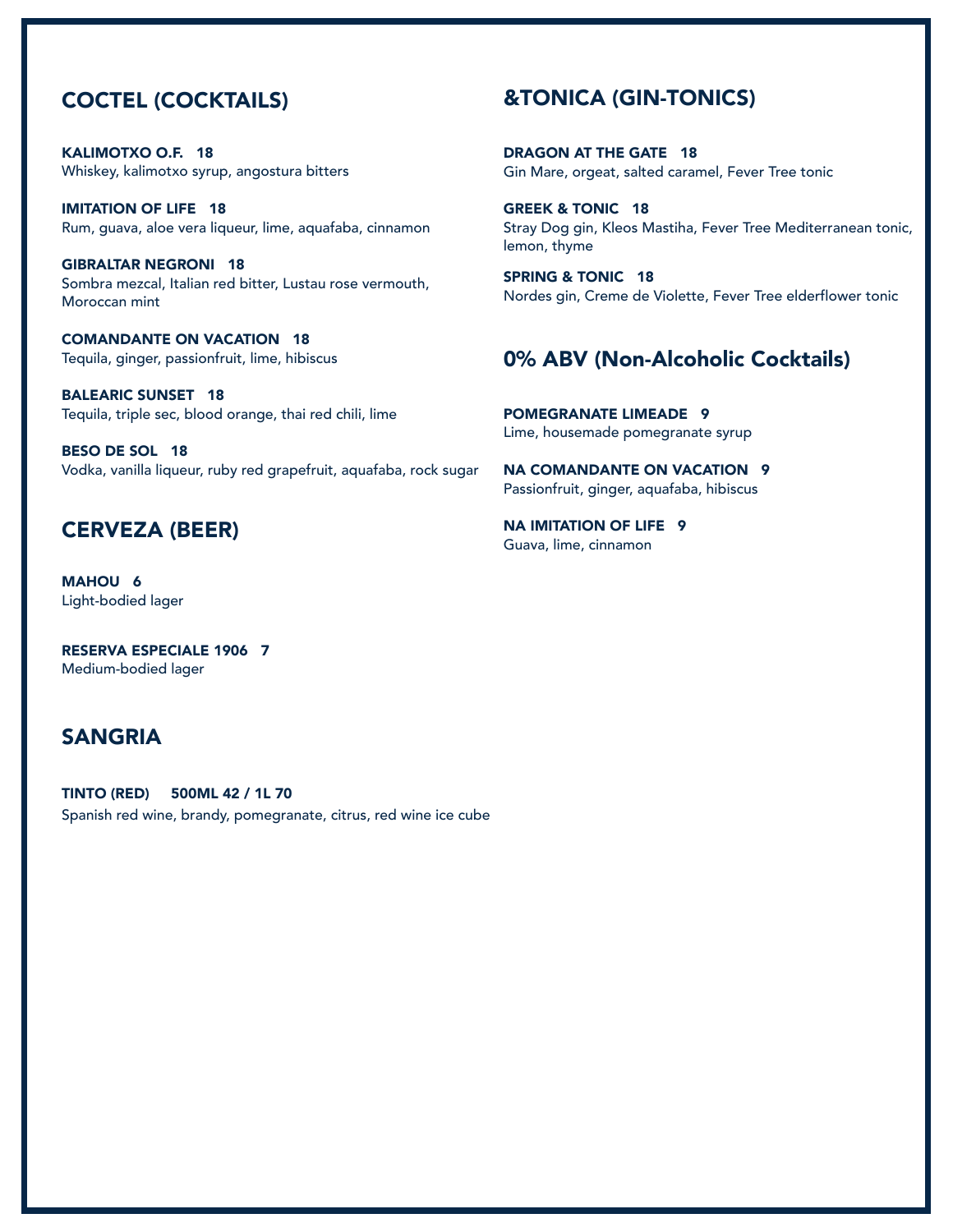# WINE BY THE GLASS

## BLANCO (WHITE)

| <b>LA COMARCAL</b>                      |  |
|-----------------------------------------|--|
| CHARDONNAY-MERSEGUERA, VALENCIA, 202016 |  |

## BALEA HONDARRABI ZURI, GETARIAKO TXAKOLINA, 2021.................13

| "CELESTE" FAMILIA TORRES |  |
|--------------------------|--|
|                          |  |

## TINTO (RED)

| <b>ZETA</b> |  |
|-------------|--|
|             |  |

| <b>TRITON</b> |  |
|---------------|--|
|               |  |

#### ANARES GRAN RESERVA

| TEMPRANILLO-GARNACHA-GRACIANO-MAZUELO |  |
|---------------------------------------|--|
|                                       |  |

## ESPUMOSO (SPARKLING)

### **CONQUILLA** CAVA BRUT, CAVA, NV...............................................................12

### RAVENTÓS CAVA ROSAT BRUT, PENEDÉS, 2017........................................17

# ROSADO (ROSE)

| <b>ROXA</b> |  |
|-------------|--|
|             |  |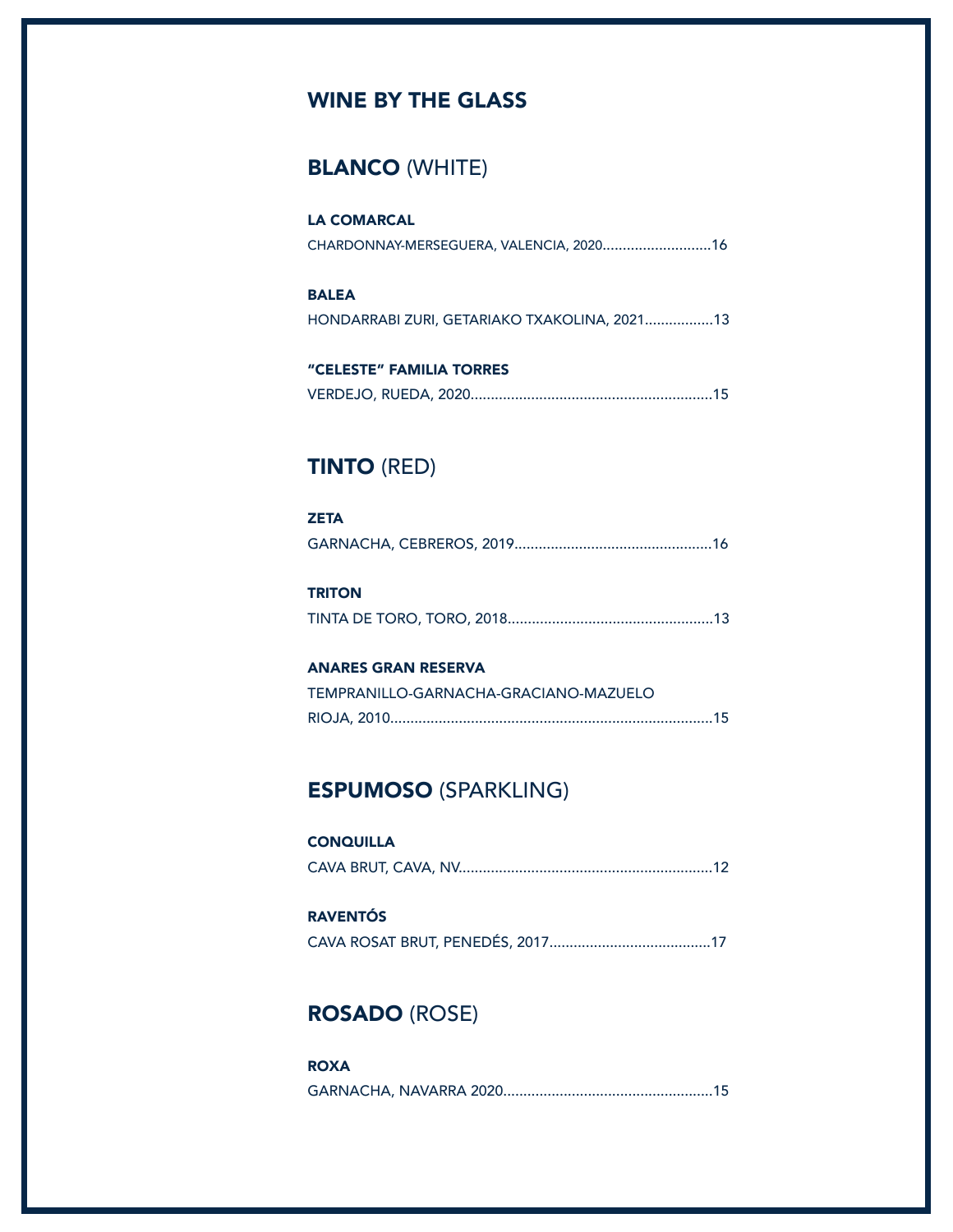# WINE BY THE BOTTLE

### TINTO (RED)

### LIGHT BODIED

**SUPERNOVA** MANTONEGRO, BINISSALEM-MALLORCA, 2019........69

### MEDIUM BODIED

ARZUAGA CRIANZA TEMPRANILLO, RIBERA DEL DUERO, 2018..................69

DOMINIO ROMANO TINTO FINO, RIBERA DEL DUERO, 2016......................88

HISENDA MIRET GARNACHA, PENEDÉS, 2019.......................................108

"PRADO ENEA" MUGA TEMPRANILLO-GARNACHA-MAZUELO-GRACIANO, RIOJA, 2014............................175

#### GV5

CARIÑENA-GARNACHA-CABERNET SAUVIGNON PRIORAT, 2012...............................................................160

GRANS MURALLES CARIÑENA-GARNACHA-GARRÓ-MONASTRELL, CONCA DE BARBERÀ, 2016.........................................315

### FULL BODIED

| <b>EL PUNTIDO GRAN RESERVA</b> |  |
|--------------------------------|--|
|                                |  |

TRIGA MONASTRELL-CABERNET SAUVIGNON ALICANTE, 2017.............................................................98

"VICTORINO" TESO LA MONJA TINTA DE TORO, TORO, 2016................135

"MAS LA PLANA" FAMILIA TORRES CABERNET SAUVIGNON, PENEDES, 2010..................245

"UNICO" VEGA SICILIA TEMPRANILLO-CABERNET SAUVIGNON, RIBERA DEL DUERO, 2011............................................1250

### BLANCO (WHITE)

#### MEDIUM BODIED

| LEIRANA |  |  |
|---------|--|--|
|         |  |  |

| <b>DO FERREIRO</b> |  |
|--------------------|--|
|                    |  |

| "FORCADA" FAMILIAS TORRES |  |
|---------------------------|--|
|                           |  |

#### FULL BODIED

"PREDICADOR BLANCO" BENJAMIN ROMEO VIURA-GARNACHA BLANCA-MALVASIA, RIOJA, 2012................................72

### ESPUMOSO (SPARKLING)

### **CAVA**

| <b>PERE VENTURA</b> |  |
|---------------------|--|
|                     |  |

LLOPART CAVA GRAN RESERVA, CATALUNYA, 2014.................95

#### CHAMPAGNE

VEUVE CLICQOUT VINTAGE ROSE BRUT ROSE, 2012..........................................................210

| <b>DOM PÉRIGNON</b> |  |
|---------------------|--|
|                     |  |

### SAKE

| <b>HEAVENSAKE</b> |  |
|-------------------|--|
|                   |  |